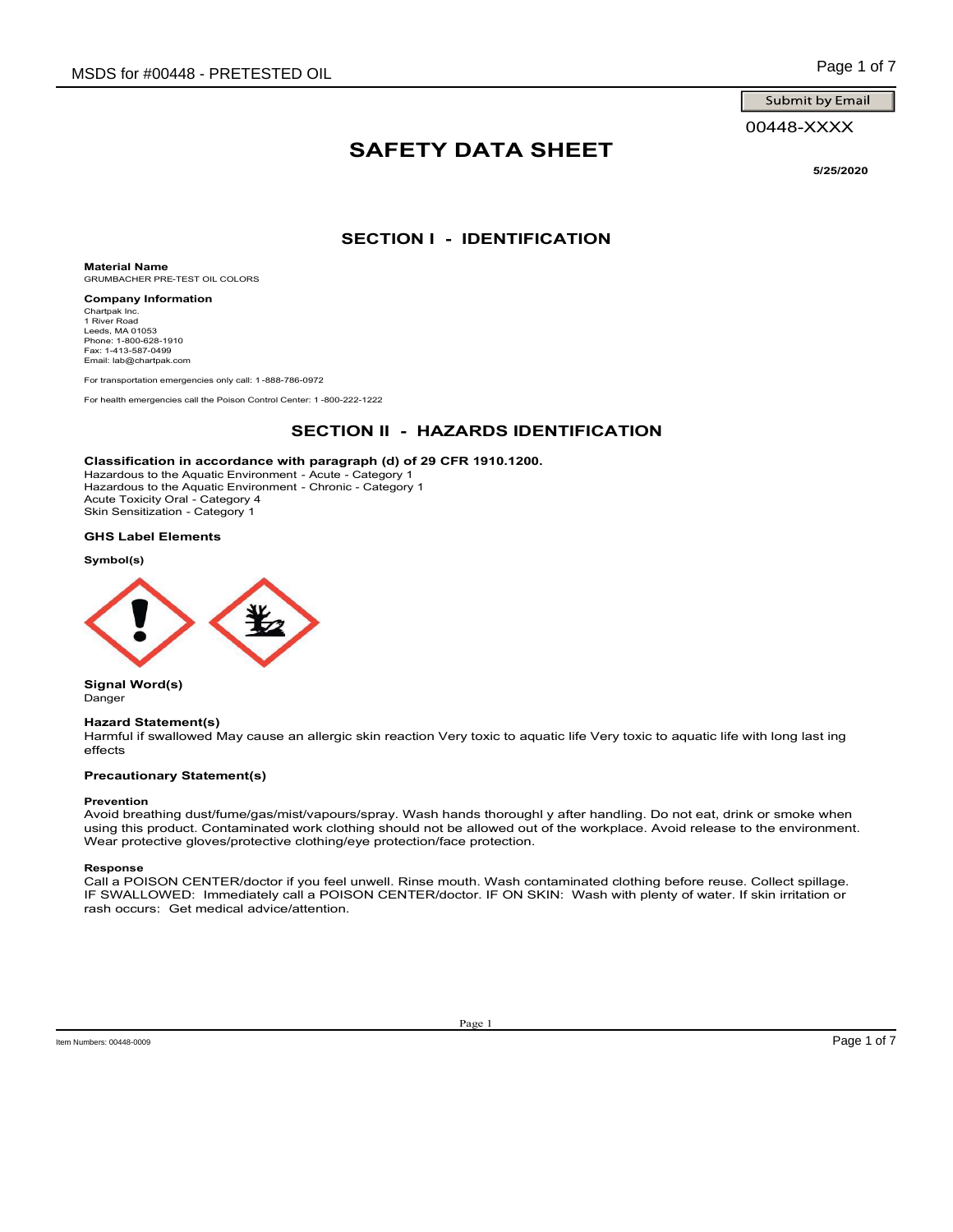|                                                                                                                                                                                                              |                                                 |                               |                                |                          |             | Page 2 of 7 |
|--------------------------------------------------------------------------------------------------------------------------------------------------------------------------------------------------------------|-------------------------------------------------|-------------------------------|--------------------------------|--------------------------|-------------|-------------|
| ISDS for #00448 - PRETESTED OIL                                                                                                                                                                              |                                                 |                               |                                |                          |             |             |
| Hazardous Ingredients                                                                                                                                                                                        | CAS /EC #                                       | PEL/TLV<br>(MG/M#)            | Max<br>% Weight                | <b>NTP</b>               | <b>IARC</b> |             |
| <b>ZINC OXIDE</b><br><b>COBALT</b><br>TURPENTINE, OIL                                                                                                                                                        | 1314-13-2<br>14590-13-7<br>8006-64-2            | N/A<br>N/A<br>N/A             | 78.00000<br>1.00000<br>0.95000 | $\overline{N}$<br>N<br>N | N<br>N<br>N |             |
|                                                                                                                                                                                                              |                                                 |                               |                                |                          |             |             |
|                                                                                                                                                                                                              | <b>SECTION IV - FIRST AID MEASURES</b>          |                               |                                |                          |             |             |
| FIRST AID MEASURES: NONE REQUIRED. NO ACUTE HEALTH EFFECTS EXPECTED.                                                                                                                                         |                                                 |                               |                                |                          |             |             |
| FLASH POINT (METHOD): N/A<br>EXPLOSION LIMITS IN AIR (% BY VOLUME): NOT EXPLOSIVE                                                                                                                            | <b>SECTION V - FIRE FIGHTING MEASURES</b>       | AUTOIGNITION TEMPERATURE: N/A |                                |                          |             |             |
| EXTINGUISHING MEDIA: NO SPECIAL MEDIA REQUIRED<br>FIRE FIGHTING PROCEDURES: NO SPECIAL FIRE FIGHTING PROCEDURES REQUIRED<br>UNUSUAL FIRE & EXPLOSION HAZARDS: NOT COMBUSTIBLE                                |                                                 |                               |                                |                          |             |             |
|                                                                                                                                                                                                              | <b>SECTION VI - ACCIDENTAL RELEASE MEASURES</b> |                               |                                |                          |             |             |
|                                                                                                                                                                                                              |                                                 |                               |                                |                          |             |             |
| STEPS TO BE TAKEN IN CASE A MATERIAL IS SPILLED: Clean up in accordance with all applicable regul ations. Absorb spillage with non-<br>combustible, absorbent material. For waste disposal, see Section XIII |                                                 |                               |                                |                          |             |             |
|                                                                                                                                                                                                              | <b>SECTION VII - HANDLING AND STORAGE</b>       |                               |                                |                          |             |             |

EXPLOSION LIMITS IN AIR (% BY VOLUME): NOT EXPLOSIVE EXTINGUISHING MEDIA: NO SPECIAL MEDIA REQUIRED FIRE FIGHTING PROCEDURES: NO SPECIAL FIRE FIGHTING PROCEDURES REQUIRED UNUSUAL FIRE & EXPLOSION HAZARDS: NOT COMBUSTIBLE SECTION IV - FIRST AID MEASURES<br>
THASH FONT METHOD, NA<br>
SECTION V - FIRE FIGHTING MEASURES<br>
ENTROIDING INTO THE PROTECURE NOTICE INTO THE PROTECURE CANNOT TEMPERATURE. INN<br>
DETENSION METHOD, NA<br>
DETENTING PROCEDURES NO DEP SECTION IV - FIRST AID MEASURES<br>
SURES. NONE REQUIRED. NO ACUTE HEALTH EFFECTS EXPECTED.<br>
SECTION V - FIRE FIGHTING MEASURES<br>
METHOD: NA WAS WAS UNCOLUMED NOT EXPLOSIVE AUTOIGNITION TEMPERATURE. NA<br>
INTO SURCE NO SPECIAL A SECTION IN - FIRE TORING MEASURE NAMES IN A SUIT AND AN ALTERNATIVE IN A REACT AND A REACT ON THE CHEMICAL PROPERTIES<br>
SECTION IV - ACCIDENTAL RELEASE MEASURES<br>
SECTION IV - ACCIDENTAL RELEASE MEASURES<br>
SECTION IV - ACCIDE EXTRONOUTHE NATION TO BE THE SUPER CHARGE THE CONTROL SUPER THE SUPER THE SUPER THE SUPER THE SUPER THE SUPER THE SUPER THE SUPER THE SUPER THE SUPER THE SUPER THE SUPER THE SUPER THE SUPER THE SUPER THE SUPER THE SUPER TH

VG. Good industrial hygiene practice requires that exposure be<br>NG: Good industrial hygiene practice requires that exposure be<br>rovision of adequate veriliation. When exposure cannot be a dequately<br>played.<br>NTROLS / PERSONAL THEIRST AID MEASURES<br>
SECTION IV - FIRST AID MEASURES<br>
SECTION IV - FIRST AID MEASURES<br>
SECTION V - FIRST AID MEASURES<br>
SECTION V - FIRE FIGHTING MEASURES<br>
SECTION V - FIRE FIGHTING MEASURES<br>
NATURE: NATIONAL FIGHTING PRO PRECAUTIONS TO BE TAKEN DURING STORAGE AND HANDLING: Good industrial hygiene practice requires that exposure be<br>maintained below the TLV. This is preferably achieved through the provision of adequate ventilation. When expo controlled in this way, personal respiratory protection should be employed.

RESPIRATORY PROTECTION AND SPECIAL VENTILATION REQUIREMENTS: NONE REQUIRED OTHER PROTECTIVE EQUIPMENT (GLOVES, GOGGLES, ETC): NONE REQUIRED WORK/HYGIENE PRACTICES: Do not spray apply. ENGINEERING CONTROLS: NONE REQUIRED ERE FOURTRAIT DRESS ROBBERT DE TRES EN COLORES REQUIRES<br>
SPECIFIC VARIABLE DE SECURITY (AIRENAL IS SPILLED CRAIN INTO ACCEDENT AND STORAGE<br>
STEPS TO BE TAKEN IN CASE A MATERIAL IS SPILLED CRAINING MORE CONTINUES ON THE SEC SOLUTION TO ETHING AND STEP AND STEP AND STEP AND STEP AND STEP AND STEP AND STEP AND STEP AND STEP AND STEP AND STEP AND STEP AND STEP AND STEP AND STEP AND STEP AND STEP AND STEP AND STEP AND STEP AND STEP AND STEP AND S

VAPOR PRESSURE: N/A<br>SPECIFIC VAPOR DENSITY (AIR=1): N/A SPECIFIC GRAVITY: N/A

 $\log 2$  of  $7$   $\log$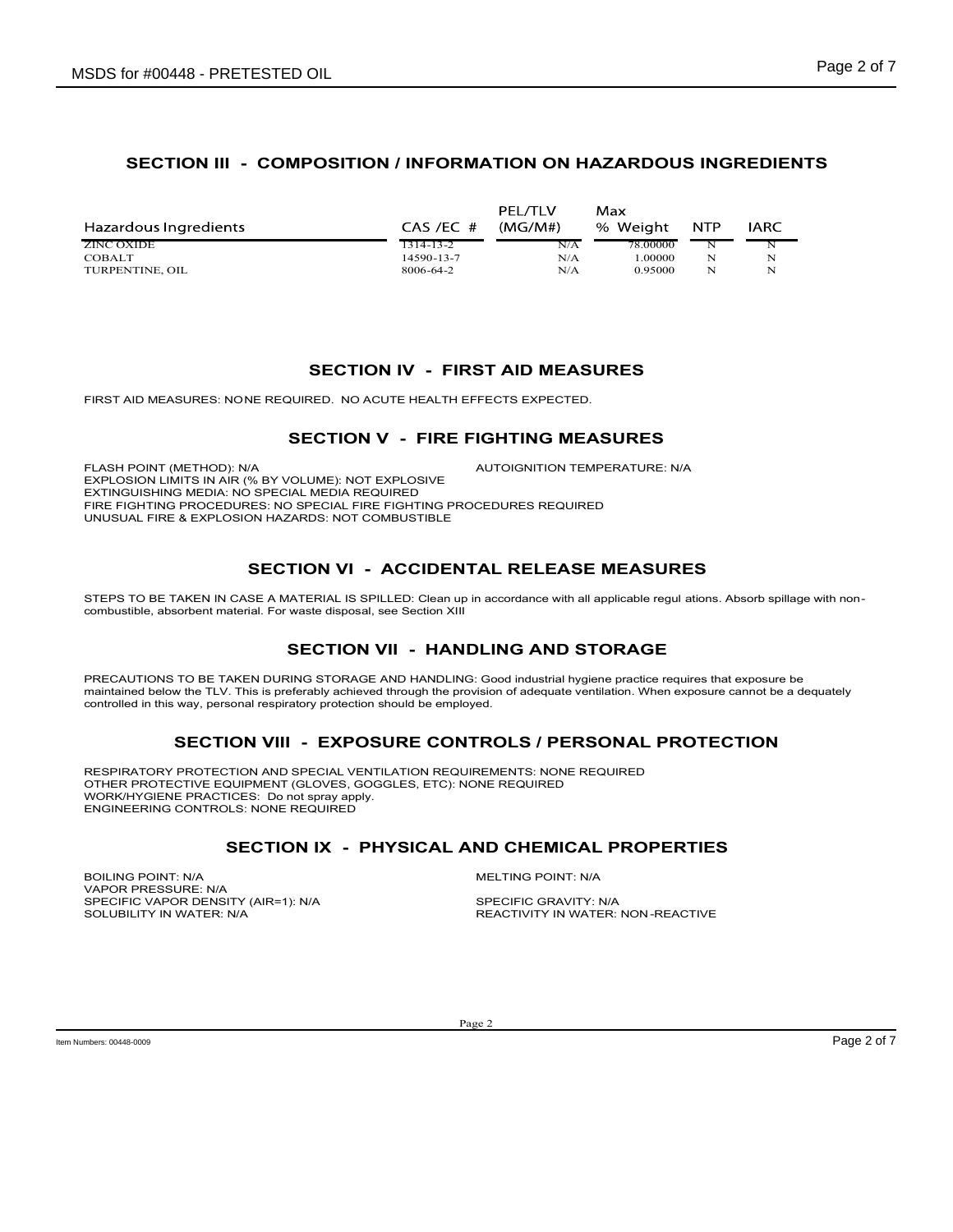# ED OIL<br>
SECTION X - STABILITY AND REACTIVITY<br>
PRODUCTS: N/A<br>
TO AVOID: N/A<br>
JO AVOID: N/A<br>
RODUCTS: N/A<br>
RODUCTS: N/A

HAZARDOUS POLYMERIZATION PRODUCTS: N/A STABILITY: STABLE CONDITIONS TO AVOID: N/A INCOMPATIBILITY (MATERIALS TO AVOID): N/A HAZARDOUS DECOMPOSITION PRODUCTS: N/A

STED OIL<br>
SECTION X - STABILITY AND REACTIVITY<br>
IN PRODUCTS: NA<br>
INSTO AVOID: NA<br>
INSTO AVOID: NA<br>
SECTION XI - TOXICOLOGICAL INFORMATION<br>
SECTION XI - TOXICOLOGICAL INFORMATION<br>
SWITH USE OF THIS MATERIAL: NONE EXPECTED<br> SDS for #00448 - PRETESTED OIL<br>
ACARDOUS POLYMERIZATION PRODUCTS: NA<br>
MCAZARDOUS POLYMERIZATION PRODUCTS: NA<br>
MCAZARDOUS DECOMPTORIAL: NONDROWA<br>
MCAZARDOUS DECOMPOSITION PRODUCTS: NA<br>
ACUTE EFFECTS ASSOCIATED WITH USE OF T The summated LD50 is 1009.7 mg/kg. The summated LC50 is 26355 mg/cubic meter. This product is not considered to be a known or suspected human carcinogen by NTP, IARC or OSHA (see section III) FED OIL<br>
SECTION X - STABILITY AND REACTIVITY<br>
PRODUCTS: NA<br>
STOAVOID: NA<br>
STOAVOID: NA<br>
STOAVOID: NA<br>
STOAVOID: NA<br>
STOAVOID: NA<br>
STOAVOID: NA<br>
STOAVOID: STAR<br>
NATEROIDE OF THIS MATERIAL: NONE EXPECTED<br>
NATEROIDE OF THIS SECTION X - STABILITY AND REACTIVITY<br>
IS TO AVOID: NA<br>
IS TO AVOID: NA<br>
I PRODUCTS: NA<br>
IS TO AVOID: NA<br>
WITH USE OF THIS MATERIAL: NONE EXPECTED<br>
WITH USE OF THIS MATERIAL: NONE EXPECTED<br>
WITH USE OF THIS MATERIAL: NONE E WAS ARREST WAS CONSIDERED AND REACTIVITY<br>
DROGMENT DISPOSE OF A CONDITION PRODUCTS: NO<br>
INCOMENTIBILITY (MATERIARIA ET O AVOID FUNCTION PRODUCTS: NOVA<br>
MAXEROUS DECOMPOSITION PRODUCTS: NOVA<br>
NETHOLOGICAL INFORMATION<br>
This TION PRODUCTS: NA<br>ILS TO AVOID: NA<br>ILS TO AVOID: NA<br>SECTION XI - TOXICOLOGICAL INFORMATION<br>SECTION XII - ECOLOGICAL INFORMATION<br>IMPRESSION TO THIS MATERIAL: NONE EXPECTED<br>IMPRESSION INFORMATION<br>SECTION XII - DISPOSAL CONSI SECTION XI - TOXICOLOGICAL INFORMATION<br>WITH USE OF THIS MATERIAL: NONE EXPECTED<br>IN THE REGULATOR IN THE SECTION SUPPOSE OF THE REGULATION<br>SECTION XII - ECOLOGICAL INFORMATION<br>ISSECTION XII - DISPOSAL CONSIDERATIONS<br>ISSECTI

Aquatic Hazard Statement(s) Very toxic to aquatic life Very toxic to aquatic life with long lasting effects

RCRA HAZARD CLASS (40 CFR 261): THIS PRODUCT IS NOT CLASSIFIED AS A HAZARDOUS WASTE.<br>WASTE DISPOSAL METHOD: DISPOSE OF IN ACCORDANCE WITH FEDERAL, STATE AND LOCAL REGULATIONS.

U.S. DOT (49 CFR 172.101): THIS IS NOT A HAZARDOUS MATERIAL AS CLASSIFIED BY CFR 172.101.

CONTENTS OF THIS SDS COMPLY WITH OSHA HAZARD COMMUNICATION STANDARD 29 CFR 1910.1200 EPA SARA TITLE III CHEMICAL LISTINGS NONE **NOTE** 

SECTION 302.4 EXTREMELY HAZARDOUS SUBSTANCES (40 CFR 355): NONE **NOTE** 

SECTION 313 TOXIC CHEMICALS (40 CFR 372): NONE **NOTE** 

INTERNATIONAL REGULATIONS

NAL AS CLASSIFIED BY CFR 172.101.<br> **JLATORY INFORMATION**<br>
UNICATION STANDARD 29 CFR 1910.1200<br>
FR 355):<br>
CT UNDER CANADA'S WORKPLACE HAZARDOUS MATERIALS<br>
OR HIGHLY TOXIC MATERIALS:<br>
Page 3 of 7<br>
Page 3 of 7 CANADIAN WHMIS: THIS PRODUCT IS A CONTROLLED PRODUCT UNDER CANADA'S WORKPLACE HAZARDOUS MATERIALS INFORMATION SYSTEM. IT CONTAINS THE FOLLOWING TOXIC OR HIGHLY TOXIC MATERIALS: AMORPHOUS SILICA COPPER PHTHALOCYANINE FERRIC OXIDE ISOPARAFFINIC HYDROCARBON LINSEED OIL OLEIC ACID PHOSPHORIC ACID, COBALT(2+) SALT (2:3) TURPENTINE ZINC OXIDE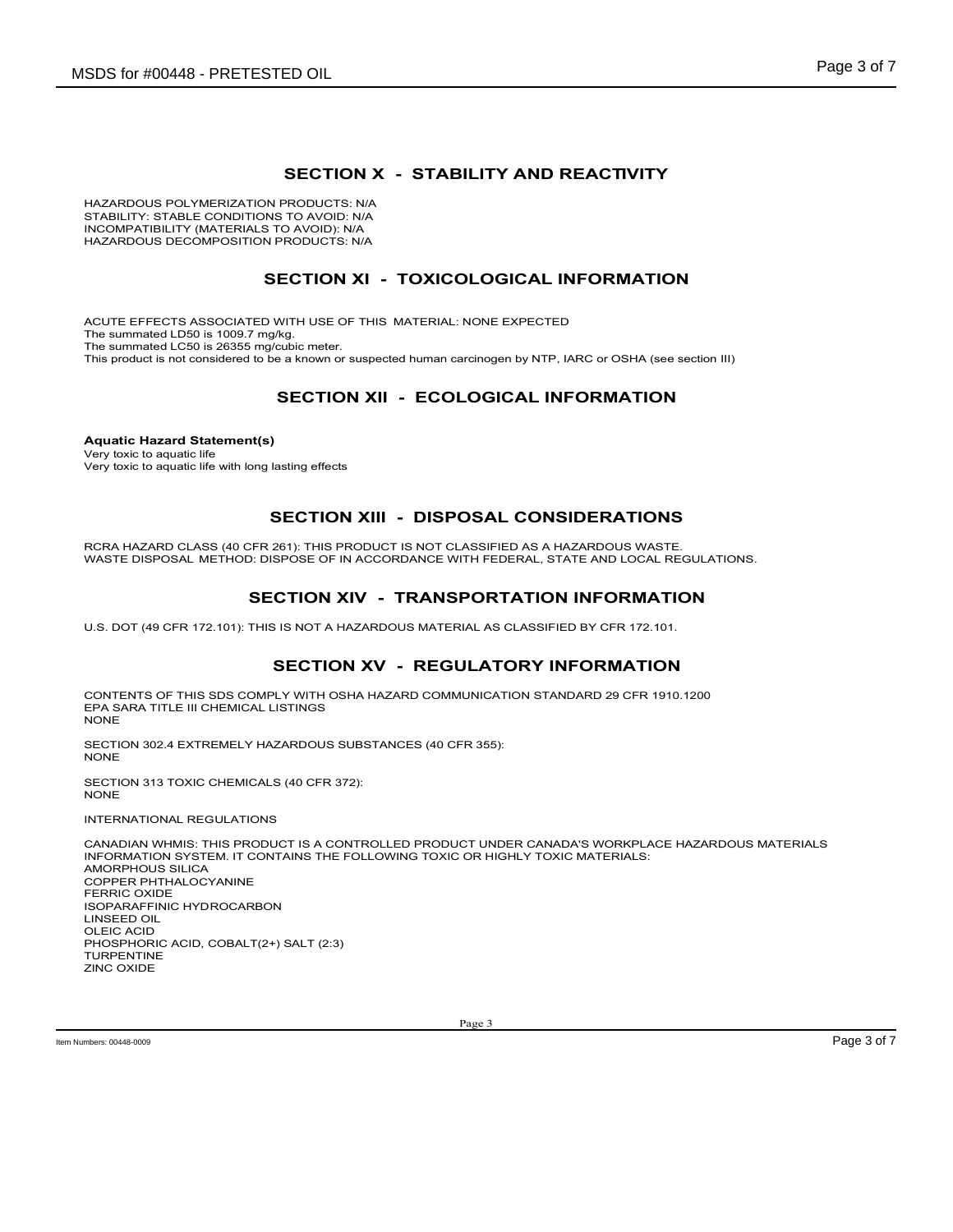SUPPLEMENTAL STATE COMPLIANCE INFORMATION:

THIS PRODUCT CONTAINS THE FOLLOWING CHEMICAL(S) LISTED UNDER NEW JERSEY'S RIGHT TO KNOW PROGRAM: AMORPHOUS SILICA PIGMENT RED 101 PIGMENT VIOLET 16 PIGMENT WHITE 6 TURPENTINE ZINC OXIDE SDS for #00448 - PRETESTED OIL<br>SUPPLEMENTAL STATE COMPLIANCE INFORMATION:<br>THIS PRODUCT CONTAINS THE FOLLOWING CHEMICAL(S) LISTED UNDER NEW JERSEY'S RIGHT TO KNOW PROGRAM:<br>PIGMENT VOLGT 10:<br>PIGMENT WORLET 16:<br>THIS PRODUCT C SDS for #00448 - PRETESTED OIL<br>supplemental state compliance information:<br>this product contains the following chemical(s) listed under new jerseys right to know program:<br>proment violet<br>product consider<br>the product contains

THIS PRODUCT CONTAINS THE FOLLOWING CHEMICAL(S) REQUIRING NOTIFICATION TO THE STATE OF WASHINGTON UNDER THEIR CHILDREN'S SAFE PRODUCTS ACT:<br>NONE NONE **NOTE** 

THIS PRODUCT CONTAINS THE FOLLOWING CHEMICAL(S) LISTED IN FLORIDA'S TOXIC SUBSTANCE LIST:<br>Amorphous silica Iron oxide fume Turpentine Zinc oxide fume

THIS PRODUCT CONTAINS THE FOLLOWING CHEMICAL(S) LISTED IN MAINE'S PRIORITY CHEMICAL LIST: NONE **NOTE** 

CHILDREN: NONE

THIS PRODUCT CONTAINS THE FOLLOWING CHEMICAL(S) LISTED IN MASSACHUSETTS HAZARDOUS SUBSTANCE LIST: Amorphous silica Barium sulfate Carbon black Iron oxide dust Silica, precipitated SO FPLEMENT/N. STATE COMPLEMING INFORMATION:<br>THIS PRODUCT CONTAINS THE FOLLOWING CHEMICAL(S) LISTED UNDER NEW JERSEY'S RIGHAMORPHOUS SILCA<br>PIGMENT VIOLET 16<br>PIGMENT RED 101<br>PIGMENT RED 101<br>THER CHILDREN'S SAFE PRODUCTS ACT Turpentine Zinc oxide fume

THIS PRODUCT CONTAINS THE FOLLOWING CHEMICAL(S) LISTED ON MICHIGAN'S CRITICAL MATERIALS REGISTER: NONE **NOTE** 

TED ON MIKHIGAN'S CRITICAL MATERIALS REGISTER:<br>TED ON MINNESOTA'S HAZARDOUS SUBSTANCES LIST:<br>TED IN PENNSYLVANIA'S HAZARDOUS SUBSTANCES LIST:<br>Page 4 THIS PRODUCT CONTAINS THE FOLLOWING CHEMICAL(S) LISTED ON MINNESOTA'S HAZARDOUS SUBSTANCES LIST: Barium, sulfate Carbon black Iron oxide fume (Fe2O3) as Fe Limestone Methyl ethyl ketoxime Silica (SiO2) Titanium dioxide **Turpentine** Zinc oxide, fume and dust THIS PRODUCT CONTAINS THE FOLLOWING CHEMICAL(S) LISTED IN PENNSYLVANIA'S HAZARDOUS SUBSTANCES LIST:<br>9-Octadecenoic acid (z)-THIS PRODUCT CONTAINS THE FOLLOWING CHEMICAL(S) LISTED IN MAINE'S PRIORITY CHEMICAL<br>NONE<br>THIS PRODUCT CONTAINS THE FOLLOWING CHEMICALS CONSIDERED BY VERMONT AS BEING OF<br>CHILDREN:<br>THIS PRODUCT CONTAINS THE FOLLOWING CHEMICA

Barium sulfate Carbon black Iron oxide Linseed oil **Rutile Rutile** Silica **Silica and Silica and Silica and Silica** and Silica and Silica and Silica and Silica and Silica and Silica Titanium oxide Zinc oxide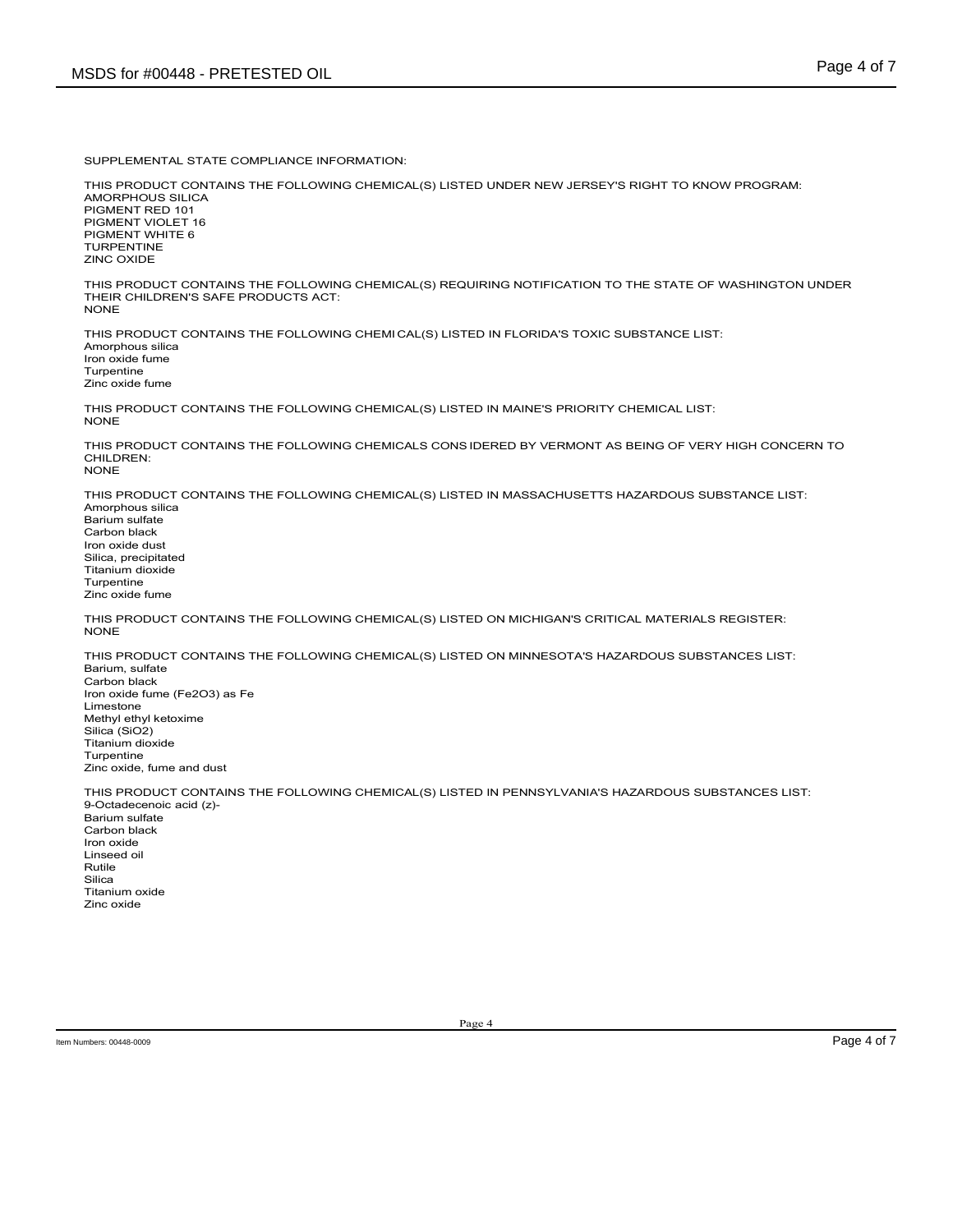Under CPSC's consumer product regulations (16CFR1500.3 and 150014), this product has the following required acute and chronic hazard labeling:

### WARNING:MAY BE HARMFUL IF SWALLOWED. INHALATION MAY CAUSE RESPIRATORY ALLERGIES. SKIN CONTACT MAY CAUSE ALLERGIC SKIN RASHES. EXPOSURE MAY CAUSE DAMAGE TO THE TESTES. INHALATION MAY CAUSE LUNG DAMAGE. EXPOSURE MAY CAUSE DAMAGE TO THE HEART. Contains: COBALT For fits for fits a poison control center in the set of CEFR is a poison of 180014), this product has the following required<br>
WARNING-MAY BE HARMEUL IF SWALLOWED. INHALATION MAY CAUSE RESPIRATORY ALLERGIES. SKIN<br>
CONTACT M Page 5 of 7<br>
Page 5 of 7<br>
Let regulations (16CFR1500.3 and 150014), this product has the following required<br>
acute and chronic hazard labeling:<br>
SWALLOWED. INHALATION MAY CAUSE RESPIRATORY ALLERGIES. SKIN<br>
IC SKIN RASHES. Page 5 of /<br>
Dinder CPSC's consumer product regulations (16CFR1500.3 and 150014), this product has the following required<br>
coute and chronic hazard labeling:<br>
WARNING-MAY BE HARMFUL IF SWALLOWED. INHALATION MAY CAUSE RESPI Under CPSC's consumer product regulations (16CFR1500.3 and 150014), this product has the following required<br>
acute and chronic hazard labeing:<br>
WARNING:MAY BE HARMFULI F SWALLOWED. INHALATION MAY CAUSE REPIRATORY ALLERGIES Under CPSC's consumer product regulations (16CFR1500.3 and 150014). this product has the following required<br>
caute and chronic hazard labeling:<br>
WARNING:MAY BE HARMFUL IF SWALLOWED. INHALATION MAY CAUSE RESPIRATORY ALLERGI Under CPSC's consumer product regulations (16CFR1500.3 and 150014), this product has the caute and chronic hazard labeling:<br>
WARNING-MAY BE HARMFUL IF SWALLOWED INHALATION MAY CAUSE RESPIRATORY ALLER<br>
CONTACT MAY BE HARMFU

PRECAUTIONS:Avoid prolonged contact with skin. Do not spray apply. Wash hands immediately after use. When using do not eat, drink or smoke. KEEP OUT OF REACH OF CHILDREN. If swallowed, get prompt medical attention. For further health information contact a poison control center or call . . . (must contain a US telephone # and US company<br>name and address on the label).

This product contains a chemical known to the State of California to cause cancer.

and completeness of this information for the user's own particular use.

e OEM Toxicology<br>Page 5<br>Page 5 of 7<br>Page 5 of 7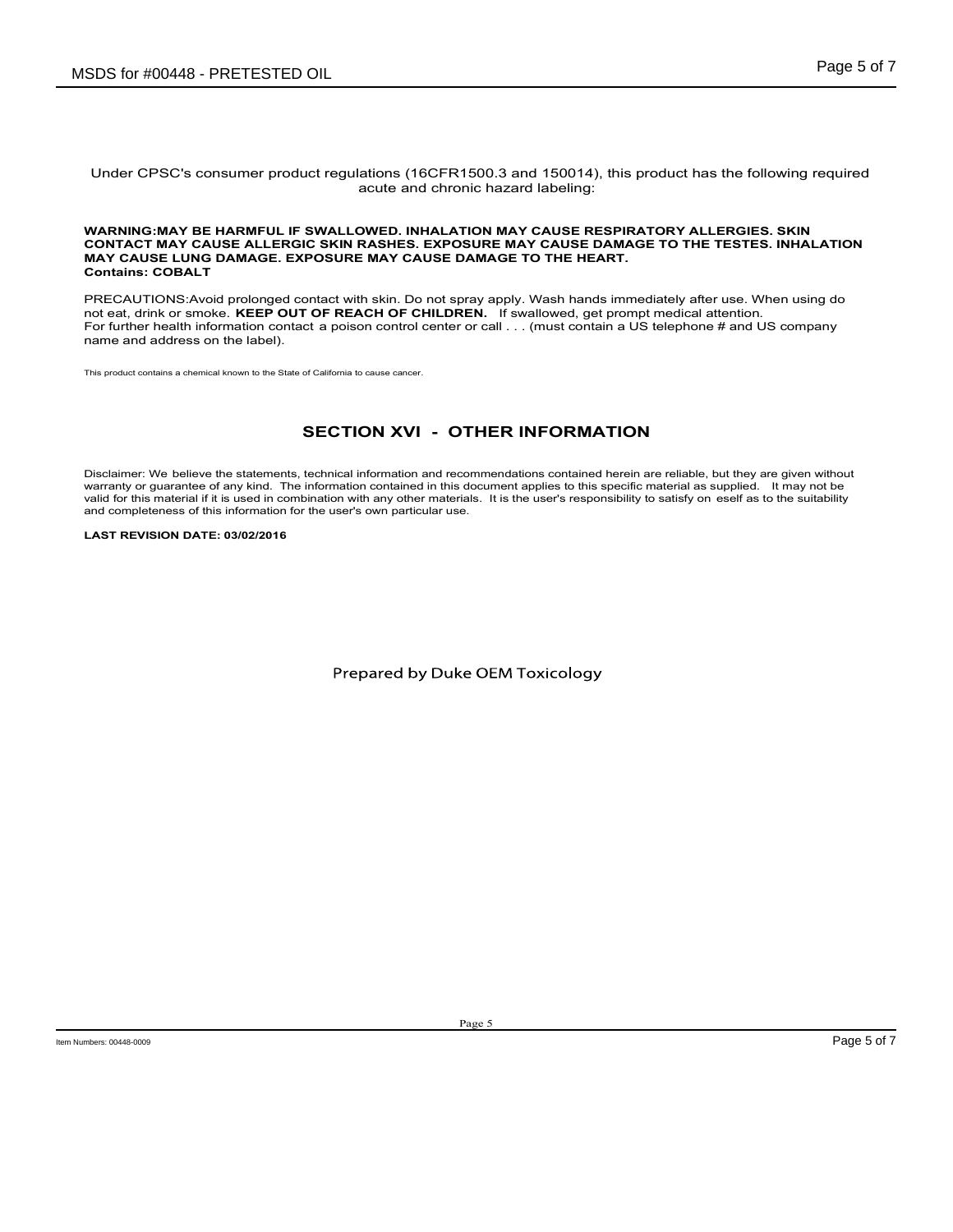### COLOR INFORMATION

|                                                                    | <b>COLOR INFORMATION</b> |                                                                                                    |  |
|--------------------------------------------------------------------|--------------------------|----------------------------------------------------------------------------------------------------|--|
| INGREDIENTS. PRODUCTS ARE AVAILABLE IN 24ml, 37ml and 150ml SIZES. |                          | THIS SDS APPLIES TO THE FOLLOWING COLORS WHICH ARE ASSOCIATED WITH HAZARDOUS AND/OR NON -HAZARDOUS |  |
| Product Color                                                      | SKU                      | Hazardous Ingredient                                                                               |  |
| F200 SUPERBA WHITE<br>P001 ALIZARIN CRIMSON                        |                          | (NONE)<br>(NONE)                                                                                   |  |
| P002 ALIZARIN CRIMSON GOLDEN                                       |                          | (NONE)                                                                                             |  |
| P003 AUREOLIN<br>P005 TRANSLUSCENT ORANGE                          |                          | (NONE)<br>(NONE)                                                                                   |  |
| P013 BROWN PINK                                                    |                          | (NONE)                                                                                             |  |
| P016 BURNT SIENNA DEEP<br>P020 CADMIUM GREEN LIGHT                 |                          | (NONE)<br>(NONE)                                                                                   |  |
| P021 BROWN MADDER                                                  |                          | (NONE)                                                                                             |  |
| P023 BURNT SIENNA<br>P024 BURNT UMBER                              |                          | (NONE)<br>(NONE)                                                                                   |  |
| P025 CADMIUM ORANGE                                                |                          | (NONE)                                                                                             |  |
| P026 CADMIUM RED DEEP<br>P027 CADMIUM RED LIGHT                    |                          | (NONE)<br>(NONE)                                                                                   |  |
| P029 CADMIUM RED MEDIUM                                            |                          | (NONE)                                                                                             |  |
| P030 CADMIUM VERMILLION<br>P031 CADMIUM YELLOW DEEP                |                          | (NONE)<br>(NONE)                                                                                   |  |
| P033 CADMIUM YELLOW LIGHT                                          |                          | (NONE)                                                                                             |  |
| P034 CADMIUM YELLOW MEDIUM<br>P035 CADMIUM ORANGE MEDIUM           |                          | (NONE)<br>(NONE)                                                                                   |  |
| P036 CADMIUM YELLOW PALE                                           |                          | (NONE)                                                                                             |  |
| P039 CERULEAN BLUE HUE<br>P040 CERULEAN BLUE GENUINE               |                          | (NONE)<br>(NONE)                                                                                   |  |
| P048 CHROME OXIDE GREEN (OPAQUE)                                   |                          | (NONE)                                                                                             |  |
| P049 COBALT BLUE                                                   |                          | (NONE)                                                                                             |  |
| P051 COBALT ROSE<br>P053 COBALT VIOLET HUE                         |                          | <b>COBALT</b><br>(NONE)                                                                            |  |
| P058 COBALT TITANATE GREEN                                         |                          | (NONE)                                                                                             |  |
| P059 COBALT TITANATE BLUE<br>P060 DIARYLIDE YELLOW                 |                          | (NONE)<br>(NONE)                                                                                   |  |
| P061 DIOXAZINE PURPLE                                              |                          | (NONE)                                                                                             |  |
| P064 DAVY'S GRAY<br>P071 PALE PINK                                 |                          | (NONE)<br>(NONE)                                                                                   |  |
| P076 FRENCH ULTRAMARINE BLUE                                       |                          | (NONE)                                                                                             |  |
| P080 GOLD OCHRE HUE<br>P085 GREEN EARTH HUE                        |                          | (NONE)<br>(NONE)                                                                                   |  |
| P086 GREEN GOLD HUE                                                |                          | (NONE)                                                                                             |  |
| P088 GREENISH UMBER<br>P093 PERMANENT BRIGHT GREEN                 |                          | (NONE)<br>(NONE)                                                                                   |  |
| P095 GRUMBACHER RED                                                |                          | (NONE)                                                                                             |  |
| P102 PT HANSA YELLOW                                               |                          | (NONE)                                                                                             |  |
| P109 INDANTHRONE BLUE<br>P110 INDIAN RED                           |                          | (NONE)<br>(NONE)                                                                                   |  |
| P112 INDIGO                                                        |                          | (NONE)                                                                                             |  |
| P115 IVORY BLACK<br>P116 LAMP BLACK                                |                          | (NONE)<br>(NONE)                                                                                   |  |
| P131 PT MANGANESE BLUE HUE                                         |                          | (NONE)                                                                                             |  |
| P134 MARS BLACK<br>P142 MONOAZO ORANGE                             |                          | (NONE)<br>(NONE)                                                                                   |  |
| P146 NAPLES YELLOW HUE                                             |                          | (NONE)                                                                                             |  |
| P148 NICKEL TITANATE YELLOW<br>P150 OLIVE GREEN                    |                          | (NONE)<br>(NONE)                                                                                   |  |
| P156 PAYNE'S GRAY                                                  |                          | (NONE)                                                                                             |  |
| P160 PERMANENT BLUE                                                |                          | (NONE)                                                                                             |  |
| P162 PERMANENT GREEN LIGHT<br>P166 PRUSSIAN GREEN                  |                          | (NONE)<br>(NONE)                                                                                   |  |
| P168 PRUSSIAN BLUE                                                 |                          | (NONE)                                                                                             |  |
|                                                                    |                          |                                                                                                    |  |
|                                                                    | Page 6                   |                                                                                                    |  |